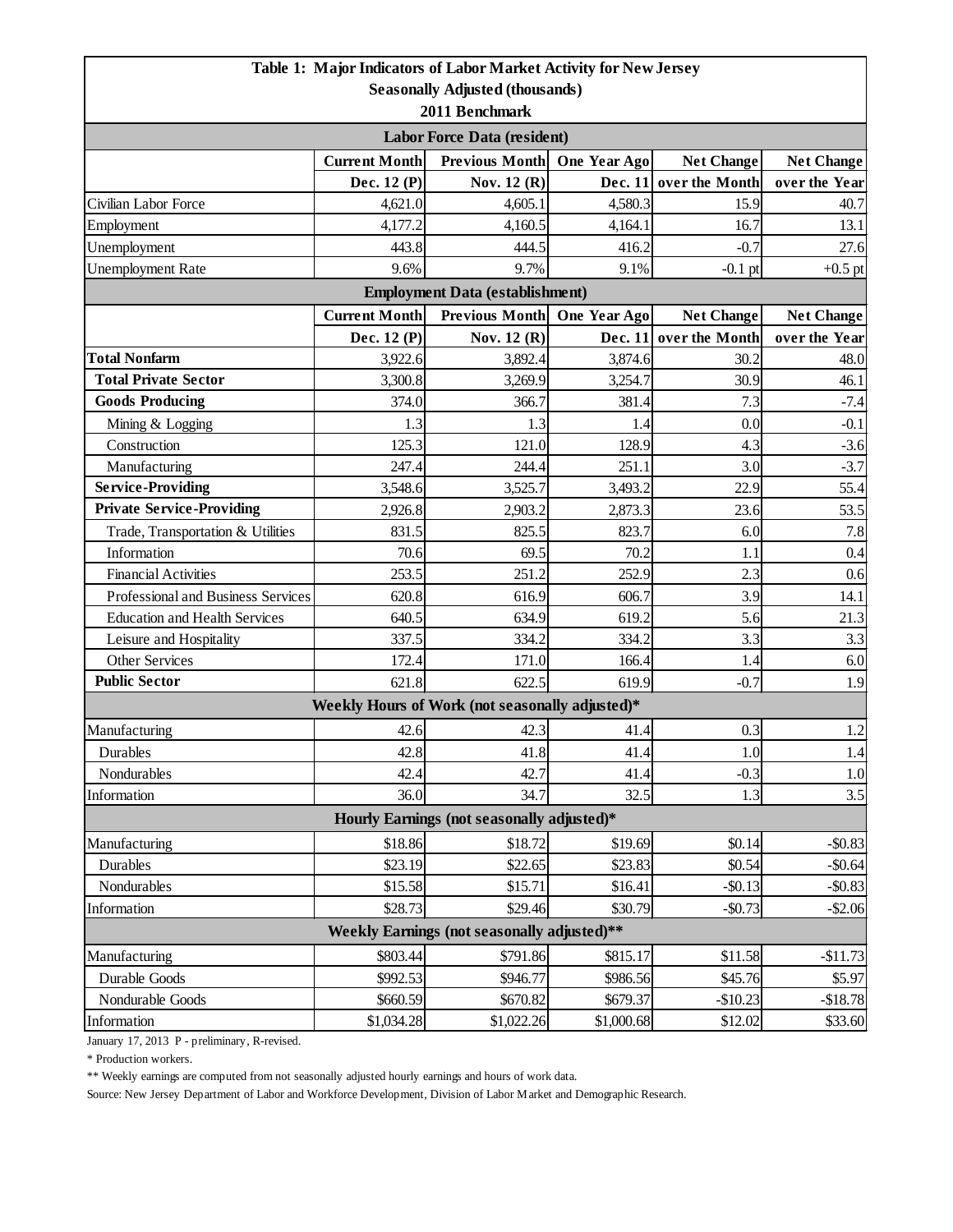| Table 2: New Jersey Civilian Labor Force Trends (thousands)<br>2011 Benchmark |                    |                                                                                    |                                                                         |                            |                     |                     |  |
|-------------------------------------------------------------------------------|--------------------|------------------------------------------------------------------------------------|-------------------------------------------------------------------------|----------------------------|---------------------|---------------------|--|
|                                                                               |                    | <b>Not Seasonally Adjusted</b>                                                     |                                                                         | <b>Seasonally Adjusted</b> |                     |                     |  |
|                                                                               | Dec. 12 (P)        | Nov. 12 (R)                                                                        | Dec. 11                                                                 | Dec. 12 (P)                | Nov. 12 (R)         | Dec. 11             |  |
| Civilian Labor Force                                                          | 4,619.4            | 4,603.1                                                                            | 4,565.6                                                                 | 4,621.0                    | 4,605.1             | 4,580.3             |  |
| Resident Employment                                                           | 4,187.6            | 4,173.1                                                                            | 4,166.7                                                                 | 4,177.2                    | 4,160.5             | 4,164.1             |  |
| Unemployment                                                                  | 431.7              | 430.0                                                                              | 398.9                                                                   | 443.8                      | 444.5               | 416.2               |  |
| Unemployment Rate                                                             | 9.3%               | 9.3%                                                                               | 8.7%                                                                    | 9.6%                       | 9.7%                | 9.1%                |  |
| Labor Force Participation Rate                                                | 66.2%              | 66.0%                                                                              | 65.8%                                                                   | 66.2%                      | 66.0%               | 66.0%               |  |
| Employment/Population Ratio                                                   | 60.0%              | 59.8%                                                                              | 60.1%                                                                   | 59.9%                      | 59.6%               | 60.0%               |  |
|                                                                               |                    |                                                                                    | New Jersey Civilian Labor Force Annual Averages 1990 - 2011 (thousands) |                            |                     |                     |  |
|                                                                               |                    |                                                                                    |                                                                         |                            | <b>Unemployment</b> | <b>Unemployment</b> |  |
| Year                                                                          | <b>Labor Force</b> |                                                                                    | <b>Employment</b>                                                       |                            | <b>Volume</b>       | Rate $(\%$ )        |  |
| 1990                                                                          | 4,072.5            |                                                                                    | 3,865.0                                                                 |                            | 207.5               | 5.1                 |  |
| 1991                                                                          | 4,050.4            |                                                                                    | 3,776.6                                                                 |                            | 273.7               | 6.8                 |  |
| 1992                                                                          | 4,051.9            |                                                                                    | 3,709.5                                                                 |                            | 342.4               | 8.5                 |  |
| 1993                                                                          | 4,034.6            |                                                                                    |                                                                         | 3,727.3                    |                     | 7.6                 |  |
| 1994                                                                          | 4,067.5            |                                                                                    |                                                                         | 3,790.0                    |                     | 6.8                 |  |
| 1995                                                                          | 4,111.8            |                                                                                    | 3,846.3                                                                 |                            | 277.5<br>265.5      | 6.5                 |  |
| 1996                                                                          | 4,184.1            |                                                                                    | 3,925.8                                                                 |                            | 258.3               | 6.2                 |  |
| 1997                                                                          | 4,257.4            |                                                                                    | 4,031.0                                                                 |                            | 226.4               | 5.3                 |  |
| 1998                                                                          | 4,242.4            |                                                                                    | 4,047.1                                                                 |                            | 195.3               | 4.6                 |  |
| 1999                                                                          | 4,284.6            |                                                                                    | 4,092.7                                                                 |                            | 191.8               | 4.5                 |  |
| 2000                                                                          | 4,287.8            |                                                                                    | 4,130.3                                                                 |                            | 157.5               | 3.7                 |  |
| 2001                                                                          | 4,302.3            |                                                                                    | 4,117.5                                                                 |                            | 184.8               | 4.3                 |  |
| 2002                                                                          | 4,370.8            |                                                                                    | 4,117.3                                                                 |                            | 253.5               | 5.8                 |  |
| 2003                                                                          | 4,363.9            |                                                                                    | 4,108.4                                                                 |                            | 255.5               | 5.9                 |  |
| 2004                                                                          | 4,358.9            |                                                                                    | 4,144.2                                                                 |                            | 214.7               | 4.9                 |  |
| 2005                                                                          | 4,404.5            |                                                                                    |                                                                         | 4,207.7                    |                     | 4.5                 |  |
| 2006                                                                          | 4,465.1            |                                                                                    |                                                                         | 4,257.9                    |                     | 4.6                 |  |
| 2007                                                                          | 4,456.3            |                                                                                    |                                                                         | 4,264.6                    |                     | 4.3                 |  |
| 2008                                                                          | 4,509.1            |                                                                                    |                                                                         | 4,262.3                    |                     | 5.5                 |  |
| 2009                                                                          | 4,546.4            |                                                                                    |                                                                         | 4,138.4                    |                     | 9.0                 |  |
| 2010                                                                          | 4,554.1            |                                                                                    |                                                                         | 4,116.6                    |                     | 9.6                 |  |
| 2011                                                                          | 4,556.2            |                                                                                    |                                                                         | 4,131.8                    |                     | 9.3                 |  |
|                                                                               |                    | Seasonally Adjusted Civilian Labor Force Data for New Jersey (thousands) 2011-2012 |                                                                         |                            | 424.4               |                     |  |
|                                                                               |                    |                                                                                    |                                                                         |                            | <b>Unemployment</b> |                     |  |
| Date                                                                          | <b>Labor Force</b> |                                                                                    |                                                                         | <b>Employment</b>          |                     | <b>Unemployment</b> |  |
| Jan 2011                                                                      | 4,546.2            |                                                                                    | 4,119.7                                                                 |                            | 426.5<br>424.1      | 9.4                 |  |
| Feb                                                                           | 4,548.4            |                                                                                    |                                                                         | 4,124.4                    |                     | 9.3                 |  |
| Mar                                                                           | 4,549.3            |                                                                                    |                                                                         | 4,126.9                    |                     | 9.3                 |  |
| Apr                                                                           | 4,548.0            |                                                                                    |                                                                         | 4,125.7                    |                     | 9.3                 |  |
| May                                                                           | 4,546.0            |                                                                                    | 4,121.7                                                                 |                            | 424.3               | 9.3                 |  |
| Jun                                                                           | 4,545.6            |                                                                                    | 4,118.3                                                                 |                            | 427.4               | 9.4                 |  |
| $_{\rm{Jul}}$                                                                 | 4,548.4            |                                                                                    | 4,118.9                                                                 |                            | 429.5               | 9.4                 |  |
| Aug                                                                           | 4,554.5            |                                                                                    | 4,124.9                                                                 |                            | 429.5               | 9.4                 |  |
| Sep                                                                           | 4,562.1<br>4,569.4 |                                                                                    | 4,134.8                                                                 |                            | 427.3               | 9.4                 |  |
| Oct                                                                           |                    |                                                                                    | 4,145.6                                                                 |                            | 423.9               | 9.3                 |  |
| Nov<br>Dec                                                                    | 4,575.2            |                                                                                    | 4,155.1<br>4,164.1                                                      |                            | 420.1<br>416.2      | 9.2<br>9.1          |  |
|                                                                               | 4,580.3            |                                                                                    |                                                                         |                            |                     |                     |  |
| Jan 2012                                                                      |                    |                                                                                    |                                                                         |                            | 411.9               | 9.0                 |  |
| Feb                                                                           | 4,572.9            |                                                                                    | 4,161.0<br>4,161.8                                                      |                            | 414.0               | 9.0                 |  |
| Mar                                                                           | 4,575.9            |                                                                                    | 4,161.4                                                                 |                            | 412.7               | 9.0                 |  |
| Apr                                                                           | 4,574.2<br>4,584.5 |                                                                                    | 4,167.3                                                                 |                            | 417.2               | 9.1                 |  |
| May                                                                           | 4,596.1            |                                                                                    | 4,172.8                                                                 |                            | 423.3               | 9.2                 |  |
| Jun                                                                           | 4,597.3            |                                                                                    | 4,155.4                                                                 |                            | 441.9               | 9.6                 |  |
| Jul                                                                           | 4,594.9            |                                                                                    |                                                                         | 4,144.1                    |                     | 9.8                 |  |
| Aug                                                                           | 4,579.9            |                                                                                    |                                                                         | 4,124.7                    |                     | 9.9                 |  |
| Sep                                                                           | 4,577.2            |                                                                                    |                                                                         | 4,128.8                    |                     | 9.8                 |  |
| Oct                                                                           | 4,594.2            |                                                                                    | 4,146.4                                                                 |                            | 448.4<br>447.8      | 9.7                 |  |
| Nov $(R)$                                                                     | 4,605.1            |                                                                                    | 4,160.5                                                                 |                            | 444.5               | 9.7                 |  |
| Dec(P)                                                                        | 4,621.0            |                                                                                    |                                                                         | 4,177.2                    |                     | 9.6                 |  |

Source: New Jersey Department of Labor and Workforce Development, Division of Labor Market & Demographic Research. January 17, 2013. P - preliminary, R - revised.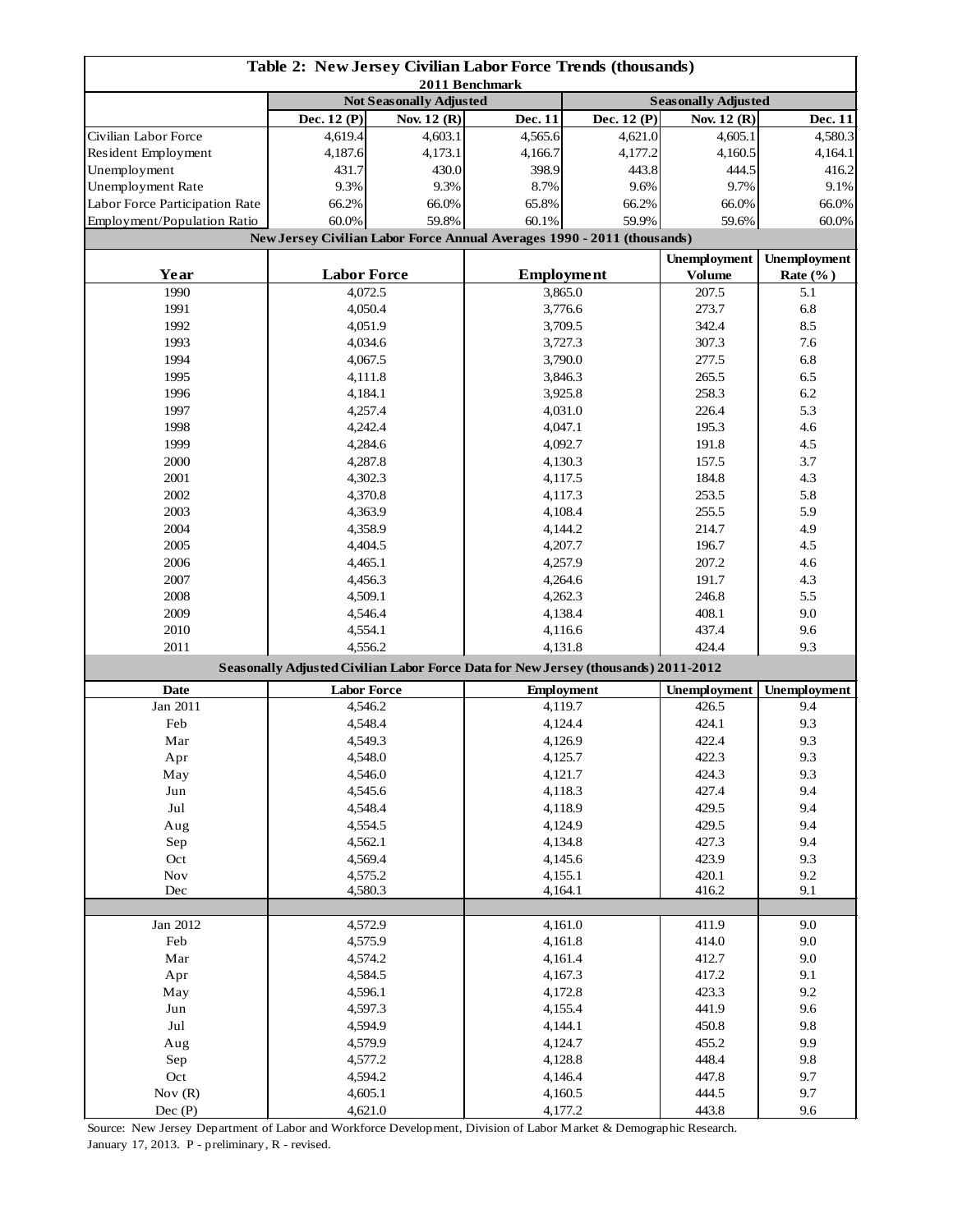| Table 3: New Jersey Nonfarm Employment by Industry for December 2012 |                      |                       |              |                   |  |  |  |
|----------------------------------------------------------------------|----------------------|-----------------------|--------------|-------------------|--|--|--|
| <b>Not Seasonally Adjusted (thousands) 2011 Benchmark</b>            |                      |                       |              |                   |  |  |  |
|                                                                      | <b>Current Month</b> | <b>Previous Month</b> | One Year Ago | <b>Net Change</b> |  |  |  |
| Industry                                                             | Dec. 12 (P)          | Nov. 12 (R)           | Dec. 11      | over the Year     |  |  |  |
| <b>Total Nonfarm</b>                                                 | 3,958.8              | 3,927.7               | 3,910.9      | 47.9              |  |  |  |
| <b>Total Private Sector</b>                                          | 3,323.6              | 3,290.9               | 3,277.9      | 45.7              |  |  |  |
| Goods Producing                                                      | 378.0                | 374.1                 | 386.8        | $-8.8$            |  |  |  |
| Mining & Logging                                                     | 1.3                  | 1.3                   | 1.4          | $-0.1$            |  |  |  |
| Construction                                                         | 126.6                | 125.7                 | 130.8        | $-4.2$            |  |  |  |
| Manufacturing                                                        | 250.1                | 247.1                 | 254.6        | $-4.5$            |  |  |  |
| Durable Goods                                                        | 108.8                | 108.4                 | 113.2        | $-4.4$            |  |  |  |
| <b>Fabricated Metal Products</b>                                     | 22.8                 | 22.8                  | 22.8         | 0.0               |  |  |  |
| <b>Machinery Manufacturing</b>                                       | 13.9                 | 13.9                  | 14.2         | $-0.3$            |  |  |  |
| Computer and Electronic Products                                     | 26.3                 | 26.2                  | 26.4         | $-0.1$            |  |  |  |
| Miscellaneous Manufacturing                                          | 18.0                 | 18.1                  | 18.4         | $-0.4$            |  |  |  |
| Nondurable Goods                                                     | 141.3                | 138.7                 | 141.4        | $-0.1$            |  |  |  |
| Food Manufacturing                                                   | 30.3                 | 30.2                  | 30.4         | $-0.1$            |  |  |  |
| Paper Manufacturing                                                  | 10.0                 | 10.0                  | 10.7         | $-0.7$            |  |  |  |
| Printing and Related Support                                         | 16.5                 | 16.5                  | 16.7         | $-0.2$            |  |  |  |
| <b>Chemical Manufacturing</b>                                        | 50.1                 | 49.9                  | 52.2         | $-2.1$            |  |  |  |
| Pharmaceutical and Medicine                                          | 28.1                 | 27.6                  | 29.6         | $-1.5$            |  |  |  |
| Service-Providing                                                    | 3,580.8              | 3,553.6               | 3,524.1      | 56.7              |  |  |  |
| Private Service-Providing                                            | 2,945.6              | 2,916.8               | 2,891.1      | 54.5              |  |  |  |
| <b>Trade, Transportation, and Utilities</b>                          | 856.9                | 840.4                 | 847.6        | 9.3               |  |  |  |
| Wholesale Trade*                                                     | 211.2                | 209.1                 | 209.8        | 1.4               |  |  |  |
| Retail Trade*                                                        | 474.7                | 463.8                 | 466.9        | 7.8               |  |  |  |
| Building Material & Garden Equip. and Supplies Dealers               | 30.0                 | 29.8                  | 30.0         | 0.0               |  |  |  |
| Food and Beverage Stores                                             | 107.5                | 107.9                 | 104.4        | 3.1               |  |  |  |
| Health and Personal Care Stores                                      | 34.8                 | 34.5                  | 35.0         | $-0.2$            |  |  |  |
| Clothing and Clothing Accessories Stores                             | 66.2                 | 61.7                  | 62.0         | 4.2               |  |  |  |
| Sporting Goods, Hobby, Book and Music Stores                         | 18.9                 | 18.0                  | 19.1         | $-0.2$            |  |  |  |
| <b>General Merchandise Stores</b>                                    | 84.9                 | 80.1                  | 84.1         | 0.8               |  |  |  |
| Transportation, Warehousing and Utilities                            | 171.0                | 167.5                 | 170.9        | 0.1               |  |  |  |
| Utilities*                                                           | 13.6                 | 13.6                  | 13.8         | $-0.2$            |  |  |  |
|                                                                      | 157.4                | 153.9                 | 157.1        | 0.3               |  |  |  |
| Transportation & Warehousing*<br><b>Information</b>                  | 71.0                 | 69.9                  | 69.7         | 1.3               |  |  |  |
|                                                                      |                      |                       |              | $-0.9$            |  |  |  |
| Publishing Industries (except Internet)<br>Telecommunications        | 19.8<br>29.8         | 19.7<br>29.9          | 20.7         | $-1.2$            |  |  |  |
| Internet Service Providers, Web Portals, Data Processing Srvs.       |                      |                       | 31.0         |                   |  |  |  |
| <b>Financial Activities</b>                                          | 8.1                  | 8.1                   | 8.1          | 0.0               |  |  |  |
| Finance and Insurance*                                               | 253.5                | 250.5                 | 253.5        | 0.0<br>$-1.8$     |  |  |  |
|                                                                      | 195.6                | 194.0                 | 197.4        |                   |  |  |  |
| Securities, Commodity Contracts and Other Fin. Investments           | 44.4                 | 44.1                  | 46.4         | $-2.0$            |  |  |  |
| Insurance Carriers and Related Activities                            | 80.7                 | 80.1                  | 81.0         | $-0.3$            |  |  |  |
| Real Estate and Rental/Leasing*                                      | 57.9                 | 56.5                  | 56.1         | 1.8               |  |  |  |
| <b>Professional and Business Services</b>                            | 617.5                | 619.4                 | 604.0        | 13.5              |  |  |  |
| Professional, Scientific and Technical Services*                     | 289.1                | 285.4                 | 278.1        | 11.0              |  |  |  |
| Management of Companies and Enterprises*                             | 74.9                 | 74.9                  | 76.2         | $-1.3$            |  |  |  |
| Administrative Support & Waste Management/Remediation*               | 253.5                | 259.1                 | 249.7        | 3.8               |  |  |  |
| <b>Education, Health and Social Assistance Services</b>              | 646.3                | 640.9                 | 625.2        | 21.1              |  |  |  |
| <b>Educational Services*</b>                                         | 103.0                | 101.7                 | 98.0         | 5.0               |  |  |  |
| Health Care and Social Assistance*                                   | 543.3                | 539.2                 | 527.2        | 16.1              |  |  |  |
| Hospitals                                                            | 162.9                | 162.3                 | 159.3        | 3.6               |  |  |  |
| Nursing and Residential Care Facilities                              | 92.9                 | 91.1                  | 89.6         | 3.3               |  |  |  |
| Social Assistance                                                    | 78.5                 | 76.9                  | 77.2         | 1.3               |  |  |  |
| <b>Leisure and Hospitality</b>                                       | 327.3                | 324.8                 | 324.2        | 3.1               |  |  |  |
| Arts, Entertainment and Recreation*                                  | 44.6                 | 44.2                  | 45.3         | $-0.7$            |  |  |  |
| Accommodation and Food Services*                                     | 282.7                | 280.6                 | 278.9        | 3.8               |  |  |  |
| Food Services and Drinking Places                                    | 229.4                | 226.5                 | 225.4        | 4.0               |  |  |  |
| <b>Other Services</b>                                                | 173.1                | 170.9                 | 166.9        | 6.2               |  |  |  |
| Repair and Maintenance                                               | 38.4                 | 37.7                  | 34.2         | 4.2               |  |  |  |
| Personal and Laundry Services                                        | 55.5                 | 54.9                  | 52.7         | 2.8               |  |  |  |
| Religious, Grantmaking, Civic, Professional and Similar Org.         | 79.2                 | 78.3                  | 80.0         | $-0.8$            |  |  |  |
| Government                                                           | 635.2                | 636.8                 | 633.0        | 2.2               |  |  |  |

January 17, 2013 P - preliminary, R-revised.

Shaded rows denote supersector series, \* denote sector series.

Source: New Jersey Department of Labor and Workforce Development, Division of Labor Market and Demographic Research.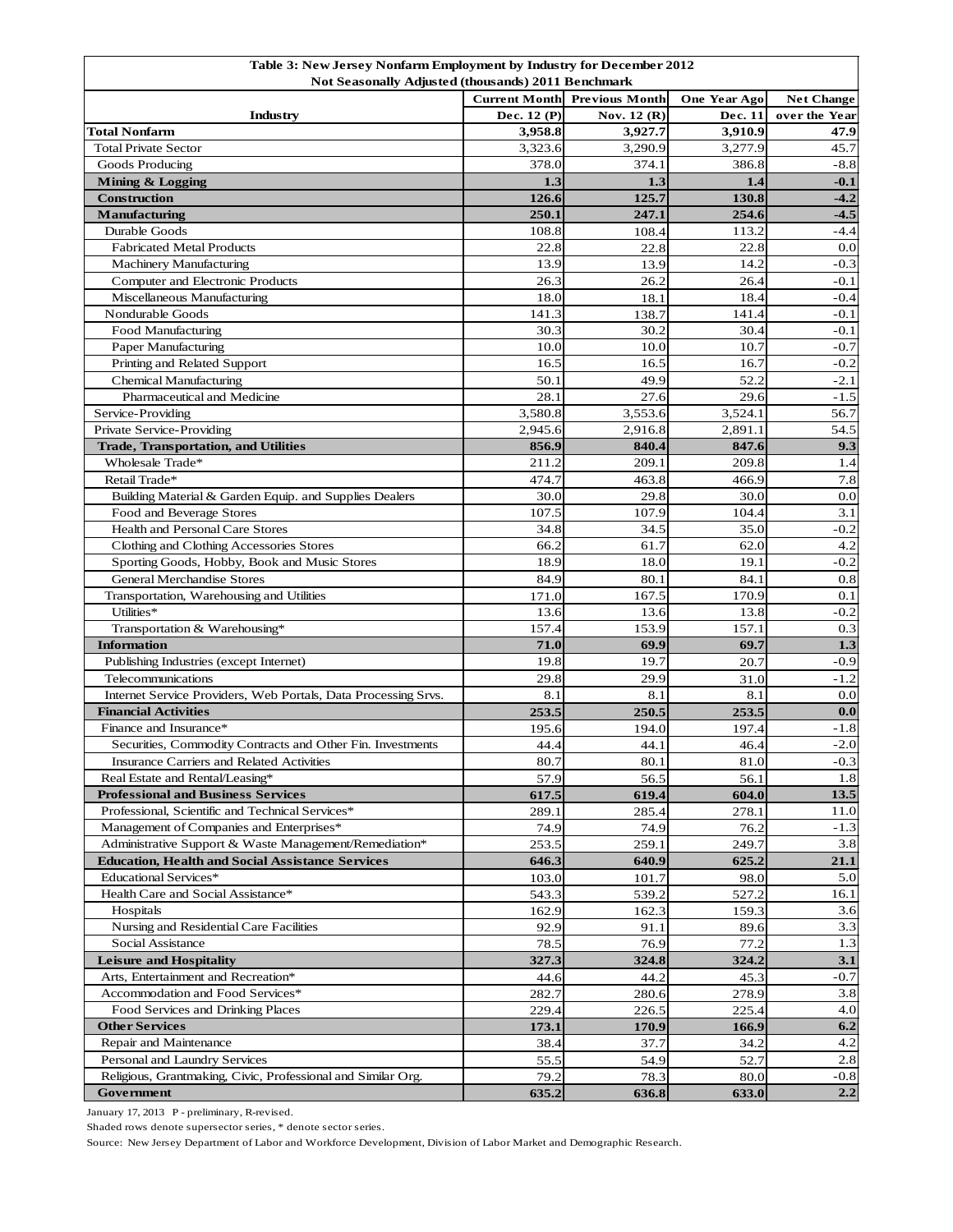| Table 4: New Jersey Nonfarm Employment (in thousands) 2011 Benchmark |              |              |                                         |              |           |       |  |
|----------------------------------------------------------------------|--------------|--------------|-----------------------------------------|--------------|-----------|-------|--|
| <b>Annual Averages</b><br><b>Private Sector</b>                      |              |              |                                         |              |           |       |  |
|                                                                      | <b>Total</b> |              | <b>Public</b>                           |              |           |       |  |
|                                                                      |              |              |                                         |              | Service-  |       |  |
| Year                                                                 |              | <b>Total</b> | Manufacturing                           | Construction | Providing |       |  |
| 1990                                                                 | 3,635.1      | 3,058.4      | 529.5                                   | 147.7        | 2,378.1   | 576.7 |  |
| 1991                                                                 | 3,498.7      | 2,927.1      | 498.3                                   | 122.6        | 2,303.7   | 571.6 |  |
| 1992                                                                 | 3,457.9      | 2,886.0      | 474.1                                   | 112.1        | 2,297.6   | 571.9 |  |
| 1993                                                                 | 3,493.0      | 2,922.3      | 462.9                                   | 116.3        | 2,340.8   | 570.7 |  |
| 1994                                                                 | 3,552.8      | 2,979.4      | 456.0                                   | 121.7        | 2,399.4   | 573.4 |  |
| 1995                                                                 | 3,600.6      | 3,027.2      | 448.6                                   | 123.3        | 2,453.0   | 573.4 |  |
| 1996                                                                 | 3,638.9      | 3,068.3      | 437.4                                   | 125.0        | 2,503.8   | 570.6 |  |
| 1997                                                                 | 3,724.5      | 3,154.3      | 435.4                                   | 131.8        | 2,584.9   | 570.3 |  |
| 1998                                                                 | 3,801.3      | 3,229.6      | 429.4                                   | 136.1        | 2,661.8   | 571.7 |  |
| 1999                                                                 | 3,901.1      | 3,323.5      | 422.5                                   | 143.6        | 2,755.3   | 577.6 |  |
| 2000                                                                 | 3,994.5      | 3,405.7      | 421.6                                   | 149.6        | 2,832.6   | 588.9 |  |
| 2001                                                                 | 3,997.2      | 3,394.6      | 401.2                                   | 158.8        | 2,832.8   | 602.6 |  |
| 2002                                                                 | 3,983.9      | 3,370.4      | 367.5                                   | 162.6        | 2,838.8   | 613.5 |  |
| 2003                                                                 | 3,978.8      | 3,356.9      | 350.4                                   | 160.5        | 2,844.5   | 621.9 |  |
| 2004                                                                 | 3,999.1      | 3,365.7      | 338.2                                   | 165.9        | 2,860.0   | 633.4 |  |
| 2005                                                                 | 4,039.1      | 3,397.5      | 330.4                                   | 169.1        | 2,896.3   | 641.6 |  |
| 2006                                                                 | 4,071.0      | 3,423.7      | 323.8                                   | 174.9        | 2,923.3   | 647.3 |  |
| 2007                                                                 | 4,078.9      | 3,431.2      | 311.3                                   | 172.3        | 2,946.0   | 647.7 |  |
| 2008                                                                 | 4,050.9      | 3,401.7      | 298.8                                   | 164.5        | 2,936.7   | 649.2 |  |
| 2009                                                                 | 3,894.9      | 3,242.5      | 266.3                                   | 138.6        | 2,836.1   | 652.4 |  |
| 2010                                                                 | 3,850.6      | 3,210.7      | 257.2                                   | 129.5        | 2,822.7   | 640.0 |  |
| 2011                                                                 | 3,856.2      | 3,236.3      | 254.1                                   | 129.7        | 2,851.2   | 619.9 |  |
|                                                                      |              |              | <b>Seasonally Adjusted Monthly Data</b> |              |           |       |  |
| 2011                                                                 |              |              |                                         |              |           |       |  |
| Jan                                                                  | 3,837.5      | 3,217.2      | 255.4                                   | 126.8        | 2,833.7   | 620.3 |  |
| Feb                                                                  | 3,841.5      | 3,219.9      | 255.4                                   | 127.3        | 2,835.9   | 621.6 |  |
| Mar                                                                  | 3,843.5      | 3,223.0      | 255.2                                   | 127.8        | 2,838.7   | 620.5 |  |
| Apr                                                                  | 3,849.7      | 3,228.8      | 254.6                                   | 129.2        | 2,843.7   | 620.9 |  |
| May                                                                  | 3,847.7      | 3,227.4      | 254.0                                   | 128.5        | 2,843.6   | 620.3 |  |
| Jun                                                                  | 3,849.2      | 3,228.2      | 253.8                                   | 128.8        | 2,844.2   | 621.0 |  |
| Jul                                                                  | 3,859.4      | 3,240.3      | 254.3                                   | 131.0        | 2,853.6   | 619.1 |  |
| Aug                                                                  | 3,858.2      | 3,236.7      | 254.1                                   | 130.8        | 2,850.4   | 621.5 |  |
| Sep                                                                  | 3,861.4      | 3,240.9      | 251.6                                   | 131.1        | 2,856.8   | 620.5 |  |
| Oct                                                                  | 3,865.2      | 3,245.6      | 251.7                                   | 130.3        | 2,862.2   | 619.6 |  |
| <b>Nov</b>                                                           | 3,871.9      | 3,252.2      | 250.9                                   | 129.8        | 2,870.1   | 619.7 |  |
| Dec                                                                  | 3,874.6      | 3,254.7      | 251.1                                   | 128.9        | 2,873.3   | 619.9 |  |
| 2012                                                                 |              |              |                                         |              |           |       |  |
| Jan                                                                  | 3,883.4      | 3,262.4      | 255.2                                   | 129.2        | 2,876.7   | 621.0 |  |
| Feb                                                                  | 3,890.4      | 3,269.8      | 254.5                                   | 130.6        | 2,883.4   | 620.6 |  |
| Mar                                                                  | 3,886.7      | 3,262.5      | 254.1                                   | 127.5        | 2,879.6   | 624.2 |  |
| Apr                                                                  | 3,889.9      | 3,269.3      | 253.1                                   | 127.7        | 2,887.2   | 620.6 |  |
| May                                                                  | 3,904.3      | 3,279.7      | 251.9                                   | 125.5        | 2,901.0   | 624.6 |  |
| Jun                                                                  | 3,911.6      | 3,283.7      | 249.5                                   | 125.5        | 2,907.3   | 627.9 |  |
| Jul                                                                  | 3,904.3      | 3,282.0      | 246.9                                   | 123.7        | 2,910.0   | 622.3 |  |
| Aug                                                                  | 3,906.6      | 3,281.4      | 244.1                                   | 121.9        | 2,914.0   | 625.2 |  |
| Sep                                                                  | 3,903.9      | 3,280.6      | 244.7                                   | 118.4        | 2,916.1   | 623.3 |  |
| Oct                                                                  | 3,902.9      | 3,276.1      | 244.4                                   | 122.8        | 2,907.5   | 626.8 |  |
| Nov(R)                                                               | 3,892.4      | 3,269.9      | 244.4                                   | 121.0        | 2,903.2   | 622.5 |  |
| Dec $(P)$                                                            | 3,922.6      | 3,300.8      | 247.4                                   | 125.3        | 2,926.8   | 621.8 |  |

January 17, 2013 P - preliminary, R-revised.

Source: New Jersey Department of Labor and Workforce Development, Division of Labor Market & Demographic Research.